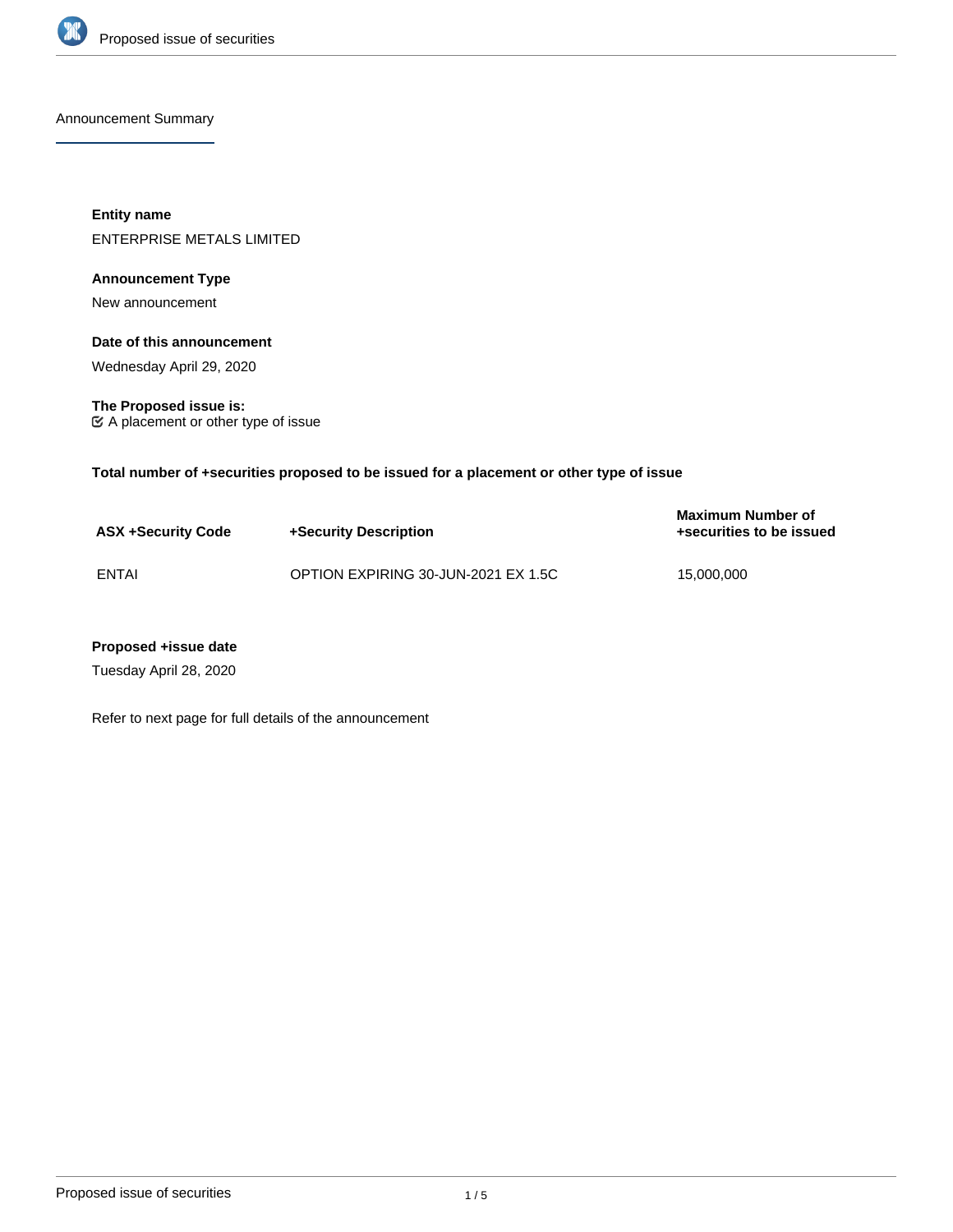

Part 1 - Entity and announcement details

# **1.1 Name of +Entity**

ENTERPRISE METALS LIMITED

We (the entity named above) give ASX the following information about a proposed issue of +securities and, if ASX agrees to +quote any of the +securities (including any rights) on a +deferred settlement basis, we agree to the matters set out in Appendix 3B of the ASX Listing Rules.

**1.2 Registered Number Type**

**ACN** 

**Registration Number**

123567073

**1.3 ASX issuer code**

ENT

# **1.4 The announcement is**

New announcement

## **1.5 Date of this announcement**

Wednesday April 29, 2020

## **1.6 The Proposed issue is:**

 $\mathfrak{C}$  A placement or other type of issue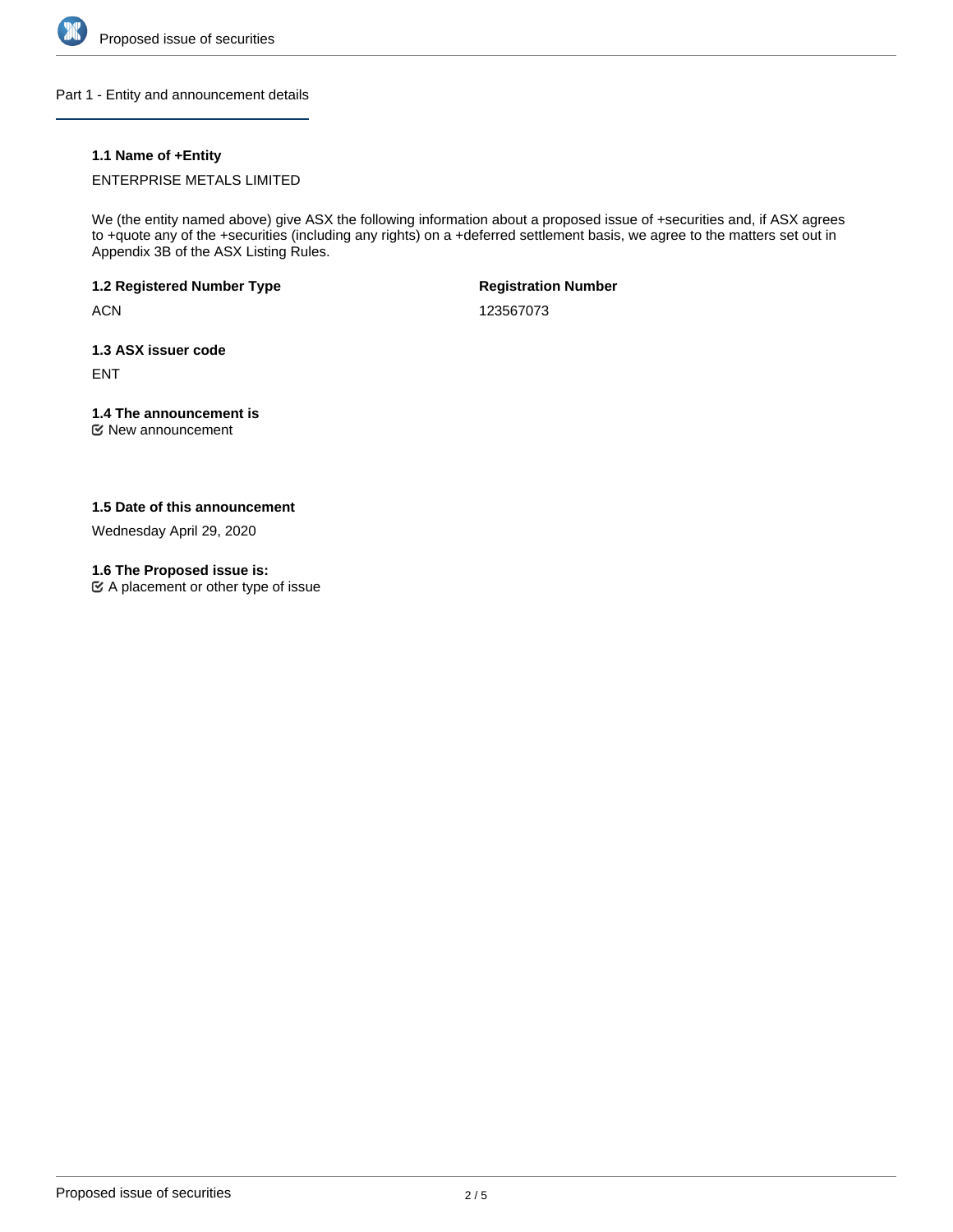

Part 7 - Details of proposed placement or other issue

Part 7A - Conditions

**7A.1 - Are any of the following approvals required for the placement or other type of issue?**

- **+Security holder approval**
- **Court approval**
- **Lodgement of court order with +ASIC**
- **ACCC approval**
- **FIRB approval**
- **Another approval/condition external to the entity**

No

Part 7B - Issue details

**Is the proposed security a 'New class' (+securities in a class that is not yet quoted or recorded by ASX) or an 'Existing class' (additional securities in a class that is already quoted or recorded by ASX)?** Existing class

**Will the proposed issue of this +security include an offer of attaching +securities?** No

Details of +securities proposed to be issued

#### **ASX +Security Code and Description**

ENTAI : OPTION EXPIRING 30-JUN-2021 EX 1.5C

**Maximum Number of +securities proposed to be issued**

15,000,000

#### **Purpose of the issue**

Pursuant to a placement to sophisticated and professional investors

### **Offer price details for retail security holders**

| In what currency is the cash | What is the issue price per |  |
|------------------------------|-----------------------------|--|
| consideration being paid?    | +security?                  |  |
| AUD - Australian Dollar      | AUD                         |  |

**Will these +securities rank equally in all respects from their issue date with the existing issued +securities in that class?** Yes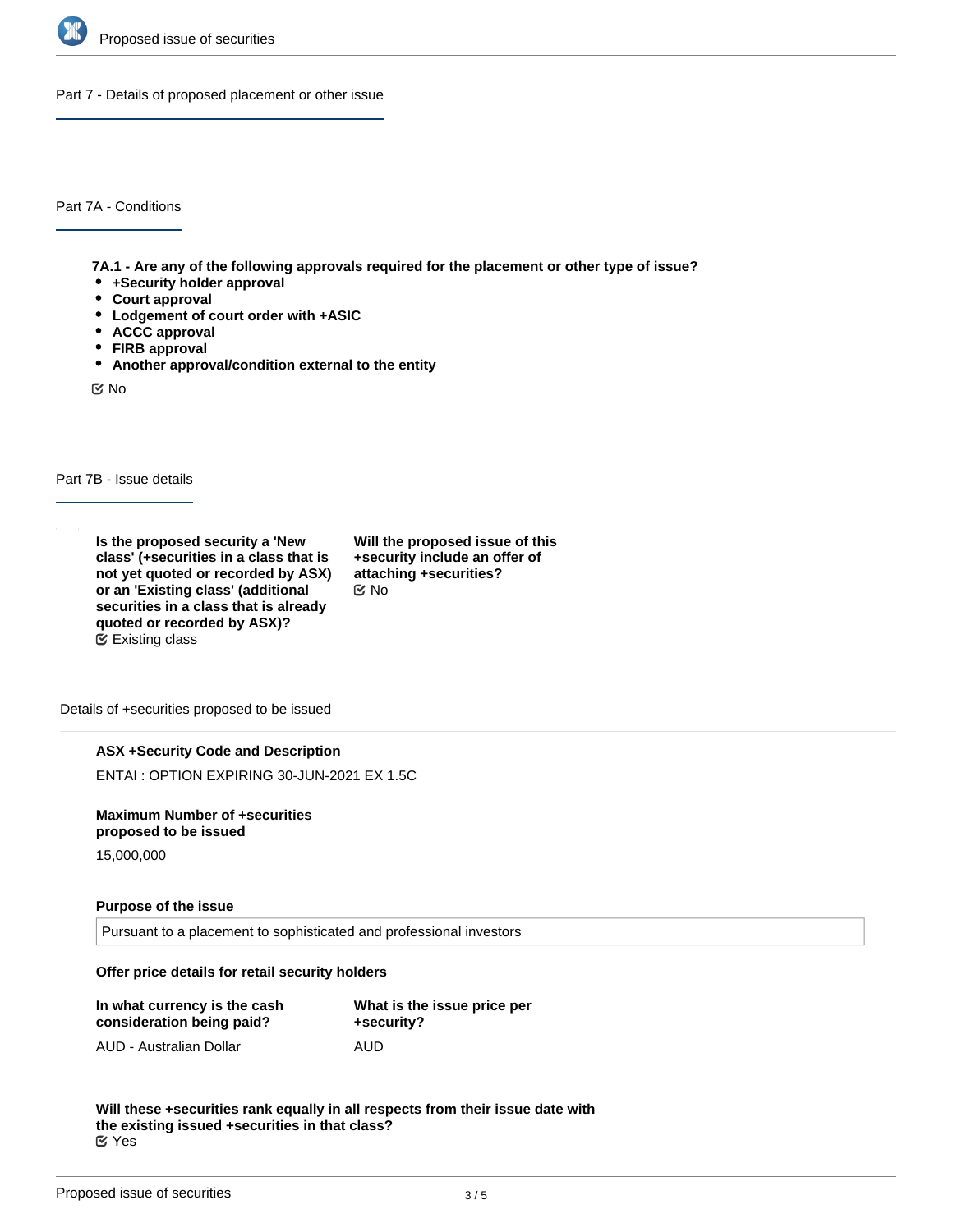

### **Oversubscription & Scale back details**

**May a scale back be applied to this event?** No

Part 7C - Timetable

**7C.1 Proposed +issue date** Tuesday April 28, 2020

Part 7D - Listing Rule requirements

**7D.1 Has the entity obtained, or is it obtaining, +security holder approval for the issue under listing rule 7.1?** No

**7D.1b Are any of the +securities proposed to be issued without +security holder approval using the entity's 15% placement capacity under listing rule 7.1?** Yes

**7D.1b ( i ) How many +securities are proposed to be issued without security holder approval using the entity's 15% placement capacity under listing rule 7.1?**

15,000,000

**7D.1c Are any of the +securities proposed to be issued without +security holder approval using the entity's additional 10% placement capacity under listing rule 7.1A (if applicable)?** No

**7D.2 Is a party referred to in listing rule 10.11.1 participating in the proposed issue?** No

**7D.3 Will any of the +securities to be issued be +restricted securities for the purposes of the listing rules?** No

**7D.4 Will any of the +securities to be issued be subject to +voluntary escrow?** No

Part 7E - Fees and expenses

**7E.1 Will there be a lead manager or broker to the proposed issue?** No

**7E.2 Is the proposed issue to be underwritten?** No